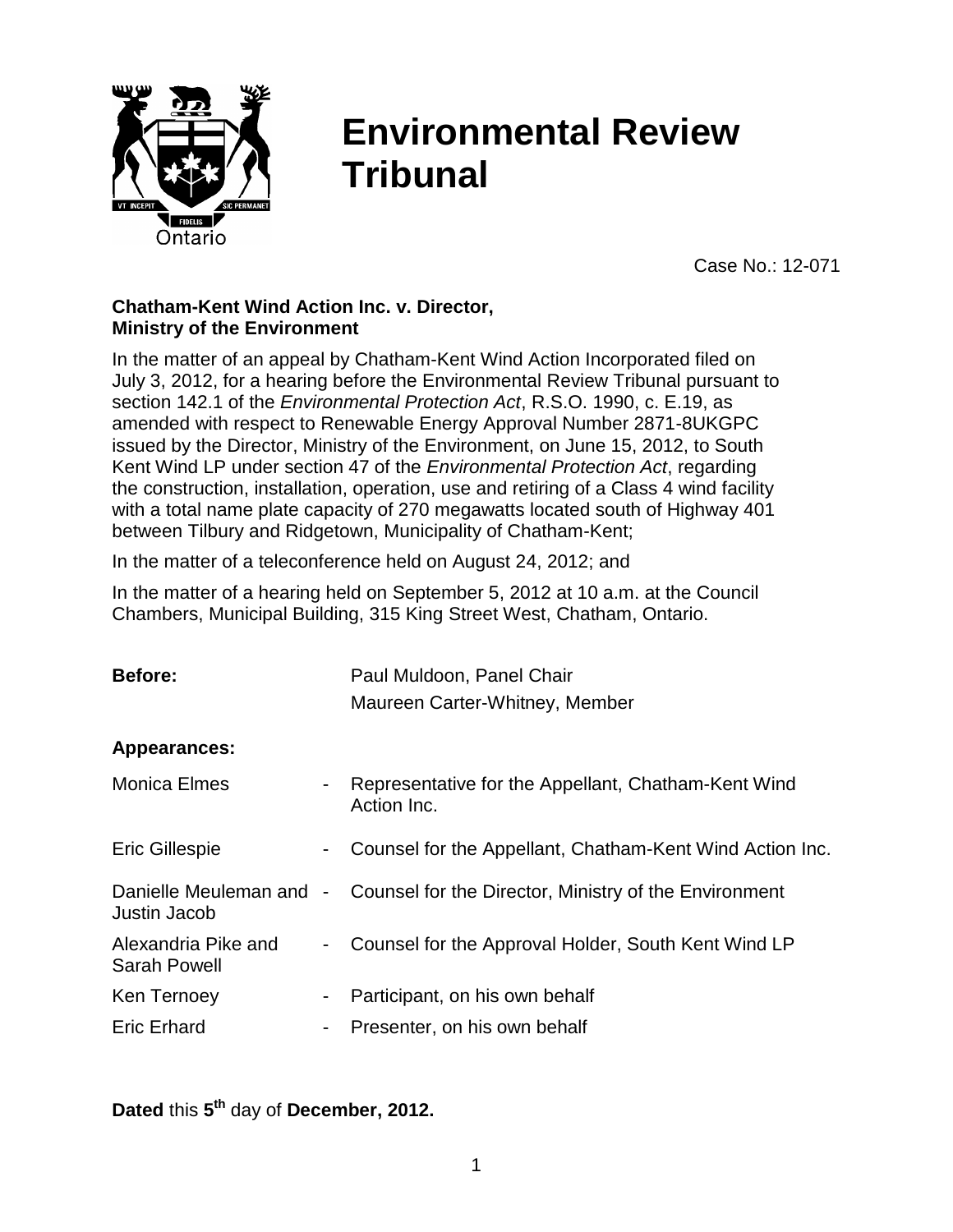# **REASONS FOR DECISION**

# **Background**

[1] On June 15, 2012, the Director, Ministry of the Environment issued a Renewable Energy Approval ("REA") under s. 47.5 of the *Environmental Protection Act* ("*EPA*") to South Kent Wind LP (the "Approval Holder") to engage in a renewable energy project (the "Project") in respect of a Class 4 Wind facility located south of Highway 401 between Tilbury and Ridgetown, Municipality of Chatham-Kent. The Project consists of the construction, installation, operation, use and retiring of a Class 4 wind facility with a total name plate capacity of 270 megawatts. The proposal for the Project was posted by the Ministry of the Environment ("MOE") on the Environmental Registry, established under the *Environmental Bill of Rights, 1993* ("*EBR* Registry"), for 30 days. The REA decision notice was posted on the *EBR* Registry on June 15, 2012.

[2] On June 28, 2012, Mr. D. O"Neill filed appeals with the Environmental Review Tribunal (the "Tribunal") pursuant to s. 142.1 of the *EPA*, on behalf of himself and other individuals, all of which were subsequently dismissed for lack of jurisdiction, as set out in the Tribunal"s Order dated August 7, 2012.

[3] Also on June 28, 2012, Chatham Kent Wind Action Group Inc. ("CKWA" or the "Appellant") filed a notice of appeal with the Tribunal.

[4] A preliminary hearing was held on August 10, 2012 at which time Mr. K. Ternoey was granted participant status and Mr. E. Erhard was granted presenter status. In both cases, the Tribunal deferred the issue to the hearing as to whether Mr. Ternoey and Mr. Erhard were qualified to give expert evidence in their respective fields of expertise. Mr. R. Wilken requested presenter status. The Tribunal reserved its decision with respect to his request. Further background is set out in the Tribunal"s order dated August 20, 2012.

[5] In a subsequent telephone conference call on August 22, 2012, the Tribunal denied Mr. Wilken"s request for presenter status. Reasons for this disposition are set out in the Tribunal"s order dated September 28, 2012. The Tribunal also heard submissions by the parties with respect to whether Mr. Erhard would be qualified to give expert evidence on ISO 9613-2 (Acoustics – Attenuation of sound during propagation outdoors) ("ISO 9613-2") and the application of that industry standard to wind turbine noise. The Tribunal found that Mr. Erhard could give expert evidence with respect to the ISO standard, but deferred the question as to whether he could give evidence on its application to wind turbine noise until he gave his evidence at the hearing. Mr. Ternoey informed the Tribunal and the parties that he would not be seeking to be qualified as an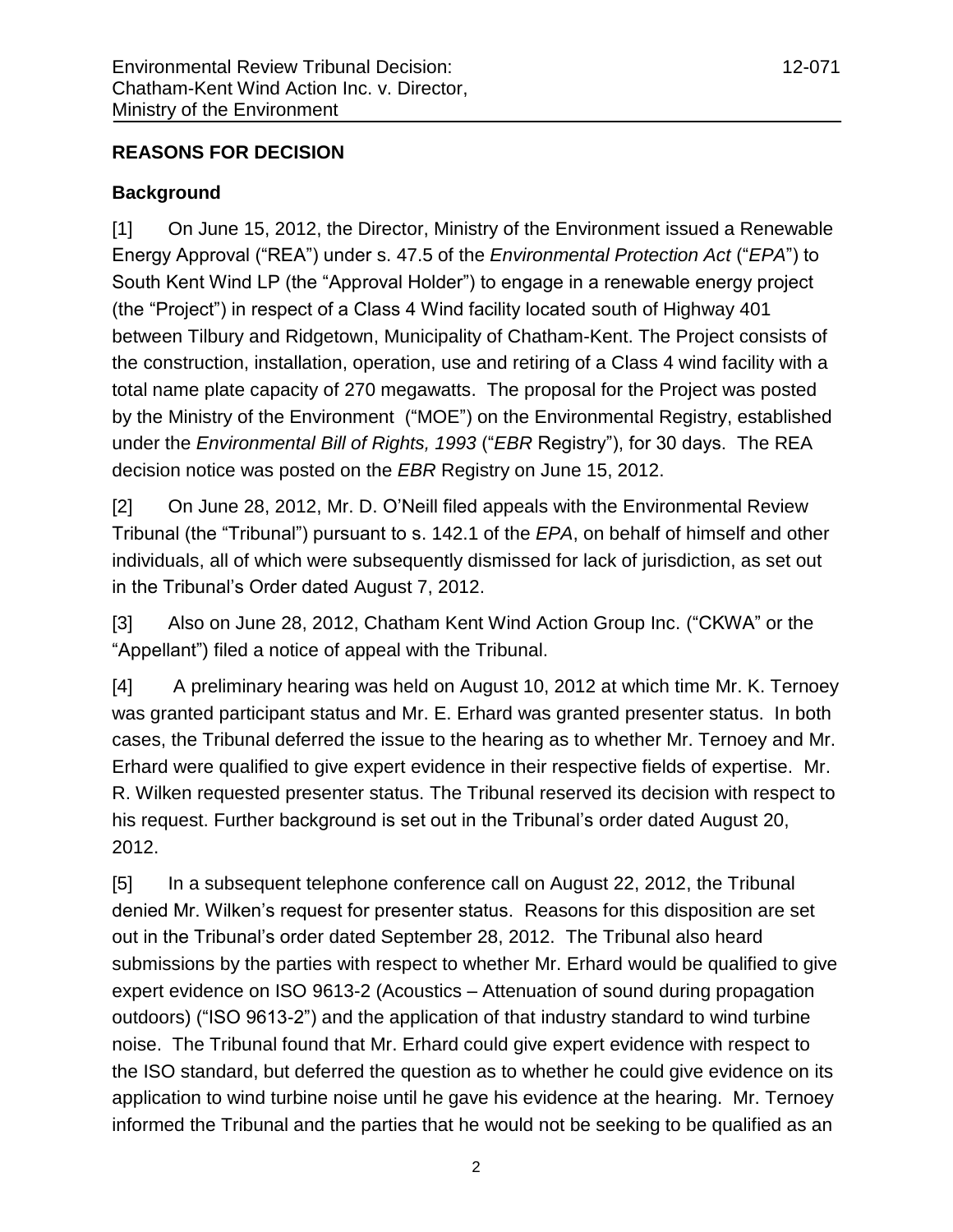expert with respect to his submissions to the Tribunal. Also, the Appellant informed the Tribunal and the parties that it would not be calling any witnesses at the hearing, but would not be withdrawing its appeal.

[6] The Tribunal held the hearing on this matter on September 5, 2012 in Chatham, Ontario, at which time the Tribunal heard the evidence of the participant and the presenter, followed by the submissions of the Approval Holder and the Director. Ms. M. Elmes appeared as a representative of the Appellant and made no submissions.

[7] On September 24, 2012, Mr. E Gillespie, counsel for the Appellant, wrote to the Tribunal requesting an opportunity to make final submissions, based on his understanding that he had informed both the Tribunal and the other parties that he would not be attending the hearing and that he had no knowledge that final submissions would be made on that date.

[8] On September 24, 2012, the Tribunal wrote to the parties requesting submissions with respect to this request. On September 25, 2012, the Director responded and on September 28, 2012, the Approval Holder responded, both opposing the request. On October 2, 2012, the Tribunal granted Mr. Gillespie"s request, and gave directions for serving and filing both the Appellant"s submissions, and submissions by other parties in response. On October 10, 2012, the Appellant filed its submissions in this matter. On October 17, 2012, the Approval Holder and the Director filed their submissions in response.

# **Relevant Legislation and Rules**

[9] The relevant legislation and Tribunal Rules are set out in Appendix A to this decision.

# **Issues**

[10] 1. A preliminary issue is whether Mr. Erhard should be qualified as an expert to give evidence on ISO 9613-2 and its application to noise from wind turbines; and

> 2. The main issue is whether engaging in the Project in accordance with the REA will cause serious harm to human health.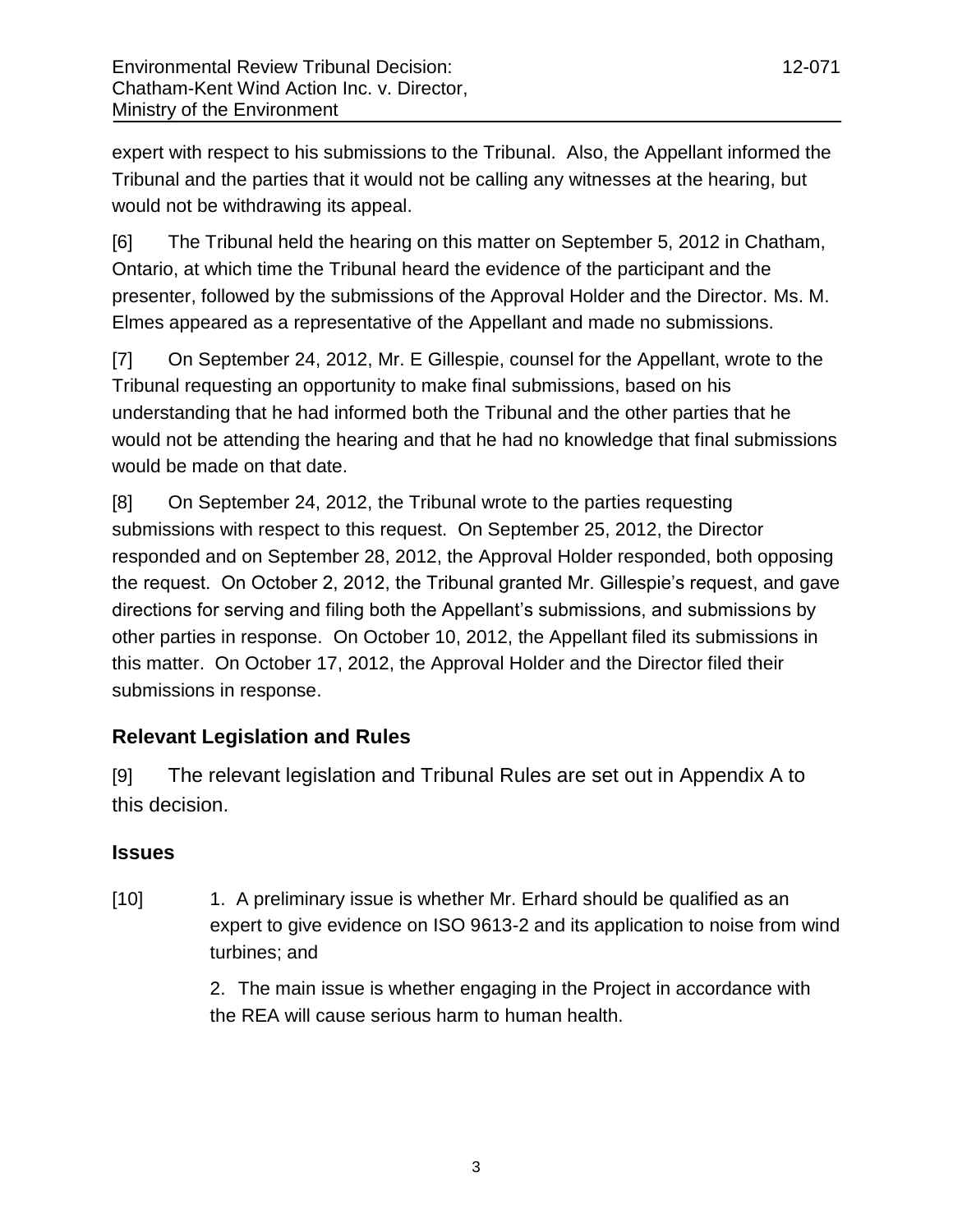# **Issue 1: Whether Mr. Erhard should be qualified as an expert to give evidence on ISO 9613-2 and its application to noise from wind turbines.**

# **Discussion and Analysis on Issue 1**

[11] Mr. Erhard requests that he be qualified as an expert in order to give expert opinion on both ISO 9613-2 and its application to noise from wind turbines.

[12] Mr. Erhard states that he is a professional engineer with 28 years of experience in chemical engineering. He states that he is concerned with health issues arising from noise from wind turbines. He submits that he can make a contribution to the process through his knowledge of ISO 9613-2, which is a model used to determine noise levels arising from the operation of wind turbines. He states that he has serious concerns regarding how it is used by the MOE and the Approval Holder to predict noise levels from wind turbines.

[13] The Appellant supports Mr. Erhard"s request. Both the Director and the Approval Holder initially opposed the granting of presenter status to Mr. Erhard. However, their primary concern is not with the granting of status but was with having Mr. Erhard qualified to give expert evidence on both ISO 9613-2 and its application to noise modeling.

[14] Mr. Erhard submits that he has sufficient experience in the use of the model and its application to allow him to be qualified to give expert evidence on the application of noise modeling from ISO 9613-2. He states that he has long experience with ISO standards, including ISO 9613-2, in the context of his engineering career and that it is a relatively straightforward task to apply ISO 9613-2 to noise from wind turbines. He states that, in his professional career, he has applied ISO 9613-2 with respect to noise to projects such as pipes under pressure in a facility. He states that he knows how to use empirical models. He submits that he is qualified to give expert opinion with respect to the application of ISO 9613-2 to noise from wind turbines in a non-biased, objective manner.

[15] Both the Director and Approval Holder do not object to the request by Mr. Erhard to be qualified to give expert opinion with respect to ISO 9613-2, but submit that Mr. Erhard does not have the necessary experience, education and expertise with respect to the application of ISO 9613-2 to the modeling of wind turbine noise.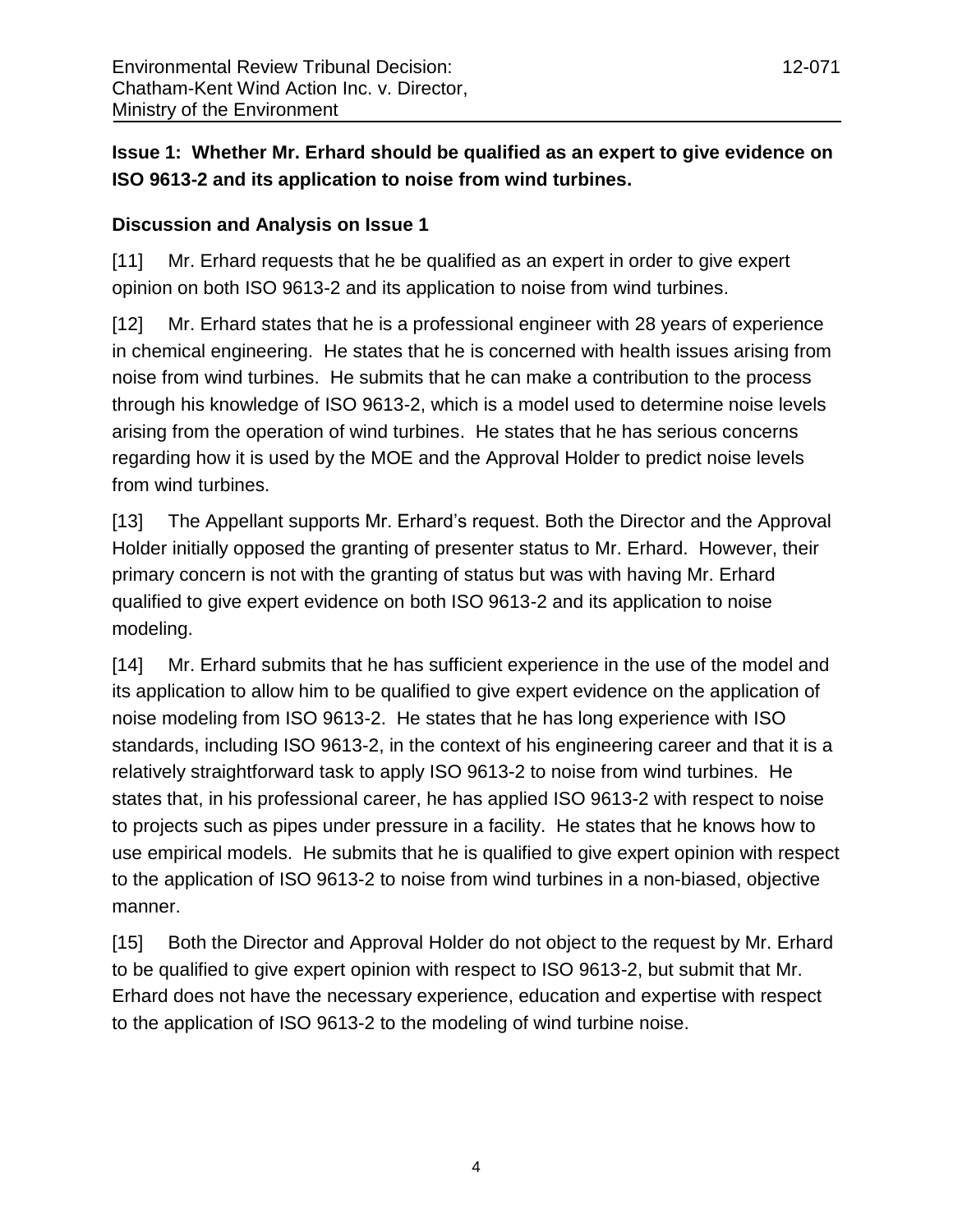[16] The Director emphasizes that Mr. Erhard admits that he has not applied ISO 9613-2 outside the parameters of the model. The Director submits that Mr. Erhard does not have the specialized education, training or experience to be qualified as an expert, as is required by the Tribunal"s "Practice Direction for Technical and Opinion Evidence." The Director also submits that Mr. Erhard has stated in the media that he has concerns about wind turbines and, therefore, the Director maintains that he may not be able to express an objective opinion on the topic. The Approval Holder states that Mr. Erhard has not demonstrated he has the specialized expertise necessary to qualify him as an expert to give opinion evidence on applying ISO 9613-2 to noise from wind turbines.

# **Findings on Issue 1**

[17] The Tribunal granted Mr. Erhard presenter status at the preliminary hearing on the basis that, further to Rule  $34(c)(i)$  of the Tribunal's Rules of Practice, he would make a relevant contribution to the Tribunal"s determination of whether engaging in the renewable energy project operating in accordance with the renewable energy approval will cause harm to human health. Mr. Erhard resides in the area and has had a keen interest in the issue of wind turbines.

[18] All of the parties agree that Mr. Erhard can be qualified to give expert evidence with respect to ISO 9613-2. The Tribunal agrees that Mr. Erhard"s professional background and experience clearly demonstrates his knowledge and understanding of ISO 9613-2. However, both the Approval Holder and Director submit that he does not have the "specialized education, training or experience" to qualify him to give expert evidence with respect to the application of ISO 9613-2 to noise from wind turbines.

[19] As held by the Tribunal in *Erickson v. Ontario (Ministry of the Environment)* (2011), 61 C.E.L.R.(3d) 1, ("*Erickson*") there is no particular bar to a presenter giving expert evidence so long as the person is duly qualified as an expert to give such evidence.

[20] However, in order to give expert evidence, it is necessary for the person to meet the applicable test to be qualified to give expert evidence. The test is outlined in paragraph five of the Practice Direction for Technical and Opinion Evidence. It states:

> 5. To give opinion evidence, a witness must have specialized education, training or experience that qualified him or her to reliably interpret scientific or technical information or to express opinions about matters for which untrained or inexperienced person cannot provide reliable opinions…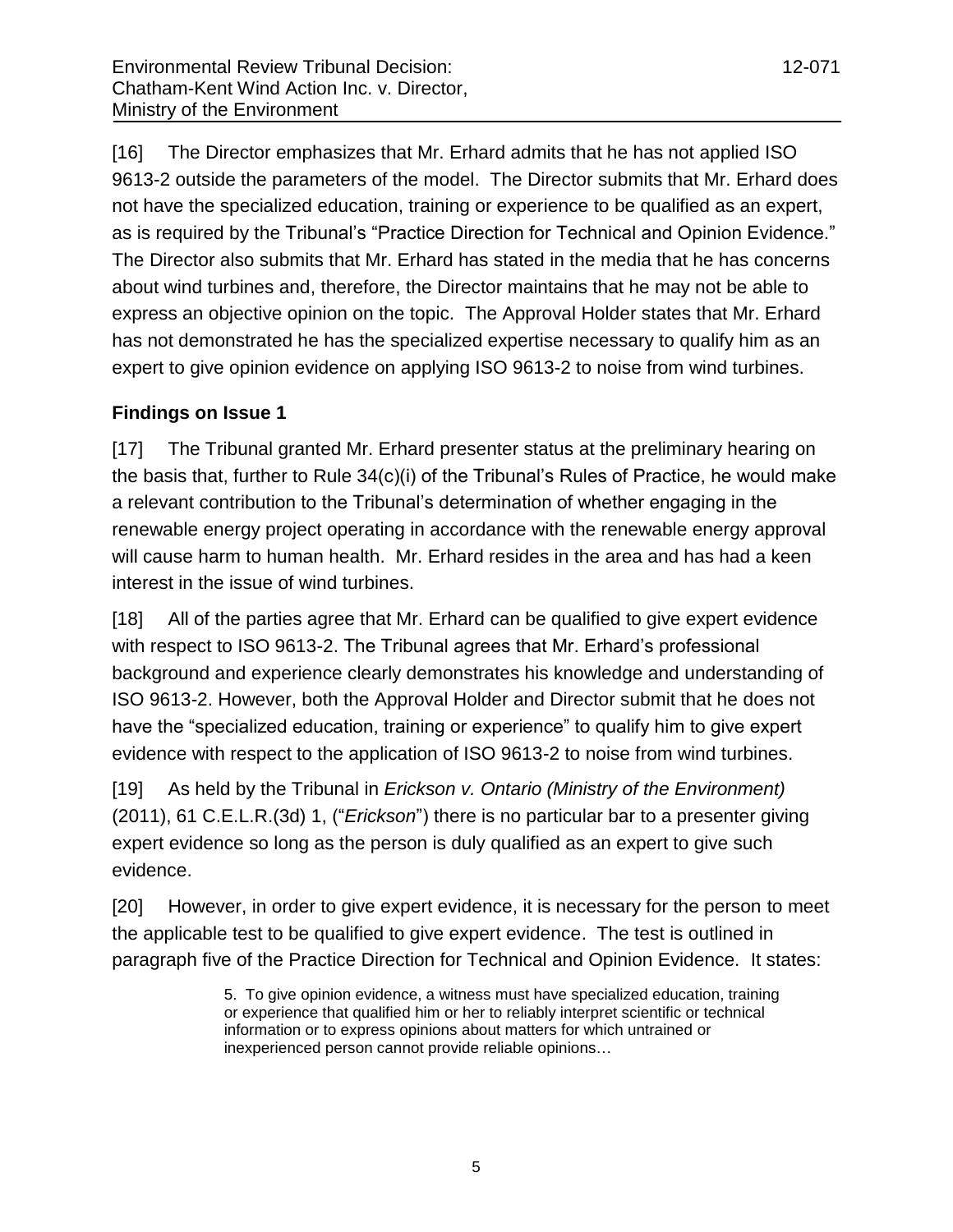[21] In reviewing Mr. Erhard"s submissions, the Tribunal finds that he does not have the specialized education, training or experience to qualify him to give expert evidence with respect to the application of ISO 9613-2 to noise from wind turbines. Mr. Erhard did not specifically submit that he had any specialized education or training with respect to the application of ISO 9613-2 to noise from wind turbines. Instead, he relied on his experience working for a company as an engineer and working with ISO 9613-2. The thrust of his submissions is that, once one has an expertise with respect to ISO 9613-2, its application to a particular source, such as wind turbines, is a straightforward matter and can be done by someone like himself because he knows how to use an empirical model. He did give some examples of how he applied ISO 9613-2 with respect to pipes and related infrastructure during his working career.

[22] None of Mr. Erhard"s examples of applying ISO 9613-2 professionally related to noise from wind turbines or any other similar facilities. He stated under crossexamination on his qualifications that he had not worked with ISO 9613-2 regarding external noise or wind turbines in a professional capacity. For the purpose of giving expert opinion evidence, the Tribunal finds that Mr. Erhard has failed to establish that the ISO standard can be applied to evaluate a project as complex as an industrial wind turbine facility by someone who does not have specialized knowledge and experience for this type of application. In this regard, Mr. Erhard did not provide the Tribunal with any objective evidence that such specialized expertise is unnecessary, beyond expressing his position that such expertise is not required. While Mr. Erhard may consider that he can express expert opinion on this issue, based on self-evaluation of his skills as a professional engineer, the Tribunal notes that the test to be applied here is a legal standard. The purpose of qualifying an expert is to allow the expert witness to provide opinion evidence to assist the Tribunal in adjudicating the matter before it. As the Tribunal may rely on such opinion when making its decision, the Tribunal must be satisfied that the proposed expert has both the professional skills and necessary expertise and experience to reliably interpret scientific or technical information so as to provide such expert opinion. Mr. Erhard"s argument, in effect, asks the Tribunal to assume that anyone who has general expertise with respect to ISO 9613-2 can be qualified as an expert respecting application of that standard to any type of facility and give expert opinion to that effect. Given the issues raised in this proceeding, the Tribunal is not prepared to make such an assumption with respect to noise from wind turbines.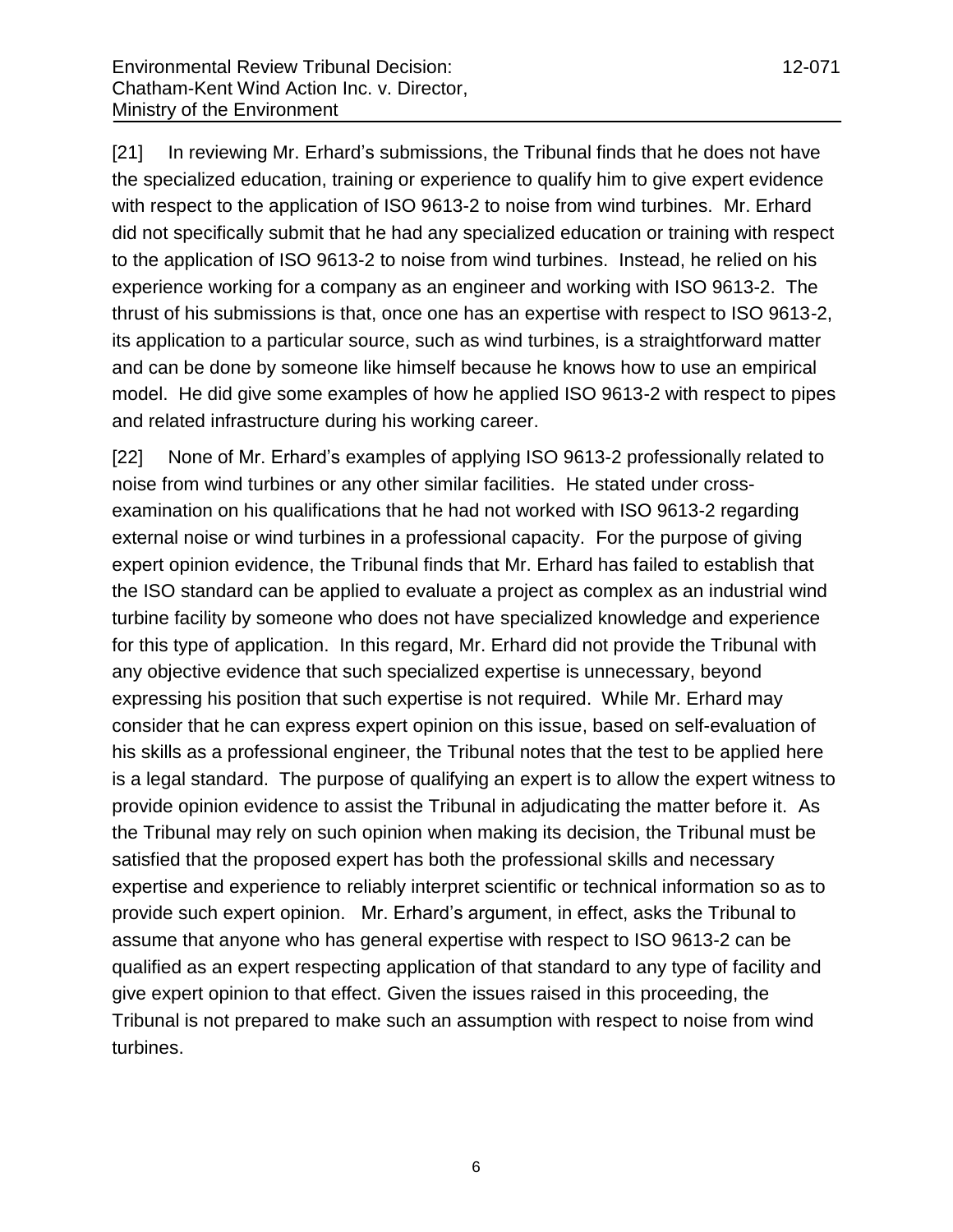[23] The Director also submits that Mr. Erhard cannot be qualified as an expert since he has expressed his views of wind turbines in local media. It is unnecessary for the Tribunal to address this issue as the Tribunal is not granting his request to be qualified.

[24] In summary, while the Tribunal finds that Mr. Erhard is qualified to give expert evidence with respect to ISO 9613-2, he is not qualified to give evidence on the application of ISO 9613-2 to wind turbine noise.

# **Issue 2: Whether engaging in the Project in accordance with the REA will cause serious harm to human health.**

# **Discussion and Analysis on Issue 2**

# *Appellant's Submissions*

[25] The Appellant did not call any evidence at the hearing and made no oral submissions. The Appellant states that it has, throughout the appeal, participated to the best of its ability, and that, from the outset, it planned to present its case to the Tribunal, including its submissions regarding expert and lay evidence. The Appellant also states that its key expert witness was not able to attend the hearing due to personal issues, and that it was unable to find an expert to replace its key expert witness. The Appellant also asserts that, due to the stress created by the litigation proceedings, the "postturbine" witnesses it wanted to call at the hearing "would only be able to testify at one hearing of this nature before the Tribunal."

[26] The Appellant further submits that:

8. Every party has the right to present its case in the best way it sees fit. For another to take the position that CKWA should have brought its evidence another way would be to directly restrict this right.

9. CKWA constructed its presentation of evidence, and when the evidence it sought to adduce through its expert witnesses became unavailable it sought other avenues of presenting this evidence through alternate witnesses.

10. When it became evident that no other expert witness was available, CKWA sought an adjournment at the earliest possible opportunity, which was ultimately unsuccessful.

[27] The Appellant also states that it has remained as a party to the proceeding in order to allow the participants to have the opportunity to present their evidence. Further, the Appellant also wishes to preserve its rights to appeal the Tribunal"s decision should it choose to exercise them in the future. Finally, the Appellant submits that:

> 14. CKWA has made proper efforts to address each issue that has arisen as promptly as possible in order to ensure there were no delays in the proceeding. The Motion to Adjourn brought by CKWA was dismissed and the appeal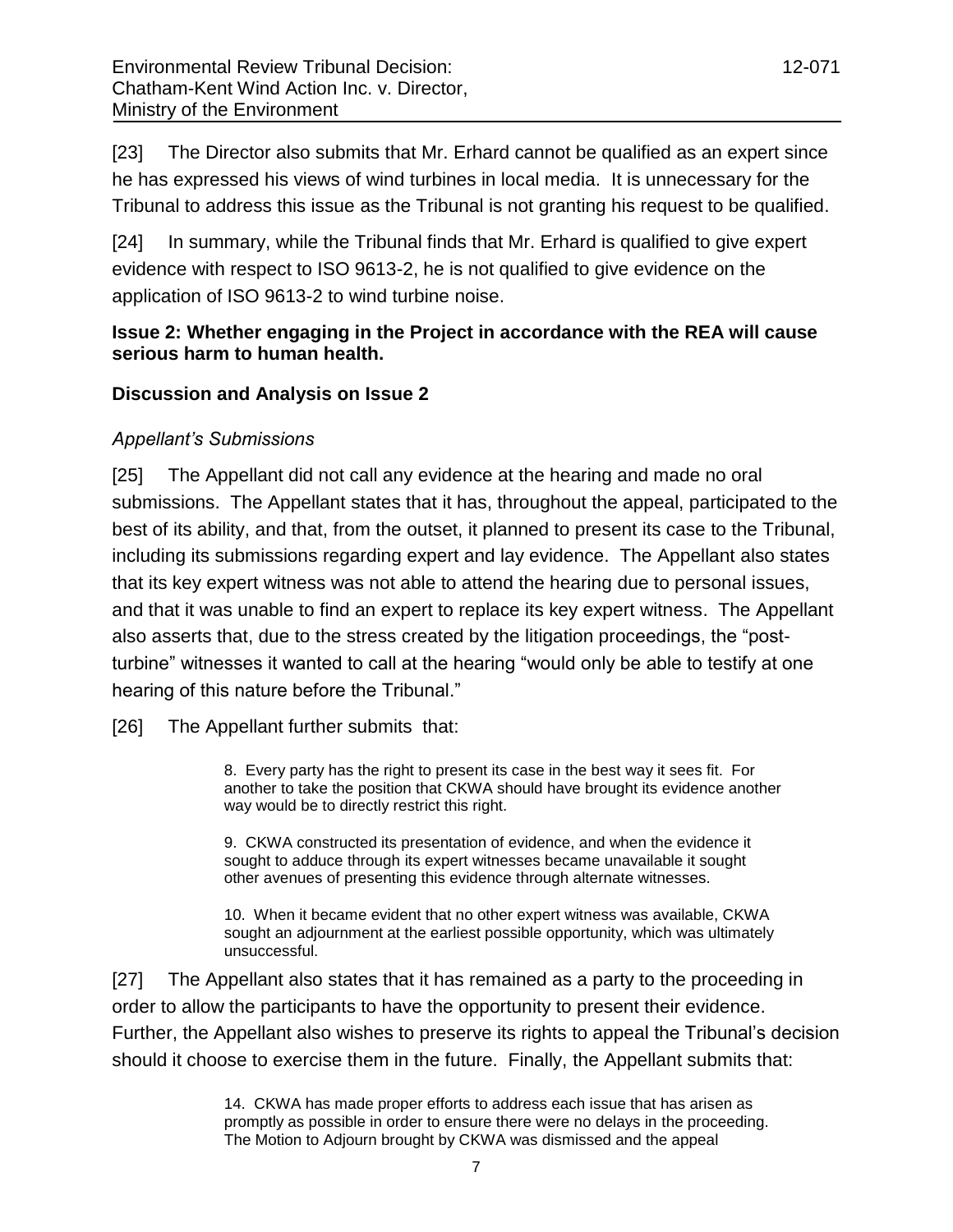continued without a break according to the scheduled timeline. The Tribunal is well within the statutory timeline for issuing its decision. If anything CKWA has shortened the appeal rather than delaying it by not calling its witnesses as planned.

15. As a result, CKWA submits that it has participated in the ERT process in a way that has respected the Tribunal, the other parties, and the need to allow participants access to justice so that their issues can properly come before the Tribunal.

### *Mr. Ternoey's Evidence and Submissions*

[28] Mr. Ternoey states that, under the applicable rules, the Approval Holder does not have to establish that wind turbines will not cause to serious harm to human health. Instead, he asserts that it is the Appellant who is "required to argue "to the cause of" turbine presence as being a serious harm to human health." He submits that these perspectives "serve to infer a range of answers to the relative link(s) between wind turbines and human health", and asserts that if all humans were the same, it is highly probable that it would be possible to determine the relationship between humans and wind turbines. However, he further submits that, from a pragmatic approach, "humans are not like machines and the methodology of science does not apply", maintaining that the "human condition is neither universal nor unchanging as societies, culture and belief system values are often contradictory and always evolving." He also asserts that doubt is created regarding the "applicability of objective observations and conclusions with respect to the vacillating human condition."

[29] Mr. Ternoey also submits that:

… the physical presence of turbines may not cause serious harm to human health but that the human response to the presence of the turbines will cause serious harm to human health. The participant posits the argument that any negative human response to wind turbines, grounded in imaginary or real beliefs and/or rational or irrational thinking is supported by pragmatic premises grounded in the empirical knowledge of everyday human experience.

The idea of human response to an object, here any wind turbine, as being the cause of serious harm to human health turns the issue on its head. Here the potential cause for harm is internally grounded in the mind, not external as rooted in the object turbine. As such, any premises to establish a relationship between the turbines and human health must be mediated through the human condition of how an individual"s internal representation of turbines influences actions, attitudes and the resulting impact on mental as well as physical health.

[30] He further submits that if a person has an emotional response to an object, it would fall outside the "logical and rational scope of science to confirm or deny any tangible quality of the response", and, hence, the health effect from an emotional response is subjective. In the case of wind turbines, he maintains that "the belief and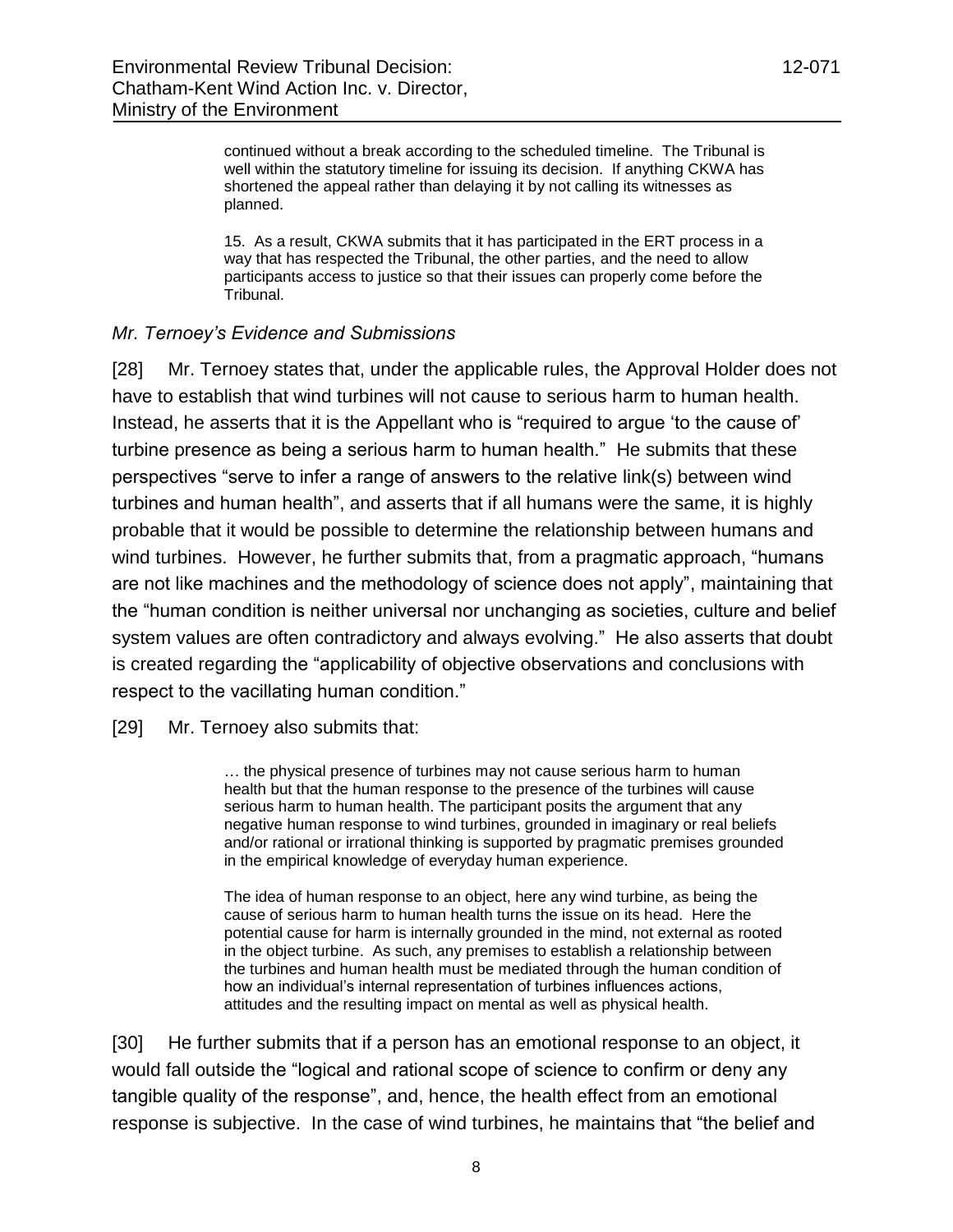truths of the person with respect to their mental or physical health is again acquired through response to the object, not as caused by the object", also asserting that the science of sound is grossly inadequate with respect to the variance of the human condition in response to sound. He submits that, while science may predict that the turbine noise qualities of loudness, pitch, intensity and rhythm should not cause serious harm to human health, "science does not consider the whole of the human condition and specific qualities such as response to scratching finger nails on a chalk board or an A minor chord with an F sharp overlay."

[31] Mr. Ternoey also asserts that "mental health effects from turbines are linked to the perceived personal acceptance or rejection of the presence of turbines" and that mental stress can negatively affect physical health. He submits that what is "serious" is necessarily subjective "since different people set their interpretation of serious harm at vastly different levels." Hence, he submits that the "qualification of "will cause serious harm to human health', at least in the mental health category, is the belief and truth of the individual." As argued in his oral submissions, he maintains that the level of noise is not as important as the attitude or reaction to the noise, further asserting that the fear and anxiety arising from the presence of wind turbines can lead to physical illness, and thus, indirect human health problems. He submits that the Tribunal should make decisions that take the human condition into account.

### *Mr. Erhard's Evidence and Submissions*

[32] Mr. Erhard presented his submission, "South Kent Wind – Noise Impact Assessment Gone Wrong." He states that there are four areas where the Director misapplied or erroneously applied ISO 9613-2.

[33] First, Mr. Erhard notes that s. 6.4.7 of the MOE's "Noise Guidelines for Wind Farms", dated October 2008 ("MOE Guidelines") states that predictions of the total sound level at a Point of Reception or a Participating Receptor must be carried out according to the method described in ISO 9613-2 and the calculations are subject to the specific parameters set out in s. 6.4.10 of the MOE Guidelines. He submits that the noise prediction is not being carried out in accordance with the methods outlined in ISO 9613-2, and cannot be done as required by the MOE Guidelines. He also submits that the Approval Holder has "violated" ISO 9613-2 and s. 6.4.10 of the MOE Guidelines. Mr. Erhard states that the range of acceptable calculation parameters for the accurate use of ISO 9613-2 are described in clause 9 of ISO 9613-2 and range from 0 to 30 metres (m). He submits, however, that the Director has allowed heights for noise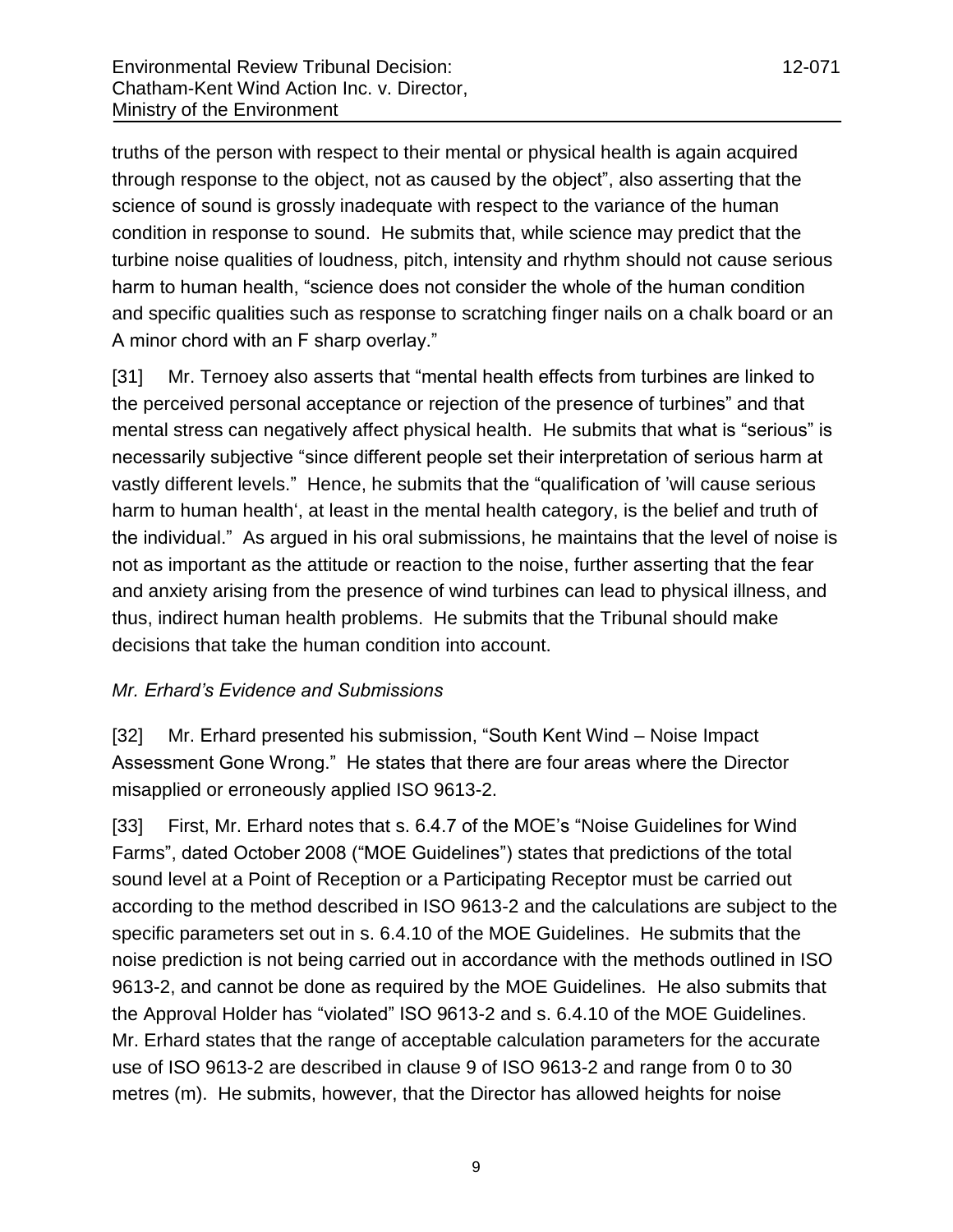calculation to be 99.5 m for hub height so that the noise predictions beyond 1000 m are of unknown accuracy.

[34] Second, Mr. Erhard argues that there is a violation of ISO 9613-2 by s. 6.4.2 of the MOE Guidelines, which states that the assessment must not be limited to a 1500 m radius from a receptor, but must consider the impact of the whole wind farm subject to the limitations relating to very large distances described in s. 6.4.9. Mr. Erhard submits that:

> ISO 9613-2 clearly states that the accuracy limits for predictions only extends to 1000 meters from the noise source (table 5). So then the "Noise Guidelines for Wind Farms" requires the improper use of ISO 9613-2 outside of its published accuracy range. Therefore the results generated for distances greater than 1000 meters must be discarded as wrong.

[35] Third, Mr. Erhard argues that ISO 9613-2 is violated by the MOE Guidelines in that ISO 9613-2 states that one of the conditions for noise measurement is "wind speed between approximately 1 m/s and 5 m/s measured at a height of 3 m to 11 m above the ground." He submits, however, that the MOE Guidelines mistakenly ask for predictions up to 10 metres per second (m/s) wind speeds. He asserts that these are not covered by ISO 9613-2 and thus violate the MOE Guidelines" own requirements that predictions use ISO 9613-2. Because the noise predictions are provided at wind speeds above 5 m/s, Mr. Erhard submits that ISO 9613-2 requirements are violated.

[36] Fourth, Mr. Erhard asserts that the manual calculation using ISO 9613-2 is in error, in that the manual calculation does not recognize the limited height of the noise sources, as stipulated in ISO 9613-2. He states that the manual calculation backs up the computer CadnaA model. Hence, he concludes that the CadnaA model calculation and manual calculation "both violate ISO 9613-2 limits of applicability for accuracy of noise predictions."

[37] In conclusion, Mr. Erhard submits that the Director approved the Project even though the MOE Guidelines "purposely required the proponent to exceed the application range of ISO 9613-2 for accuracy." He states that the Approval Holder performed the required noise predictions knowing that the predictions made were outside the range of ISO 9613-2 accuracy. He submits that the MOE Noise Impact Assessment process "is flawed in that it requires proponents to use ISO 9613-2 for noise predictions, yet then requires the proponent to make calculations of predicted noise outside the applicable range of ISO 9613-2 accuracy." Mr. Erhard maintains that the Approval Holder provided a "manual calculation in Appendix D of the Noise Impact Assessment, which is in error." Finally, he submits that the Director should have not approved the Project because the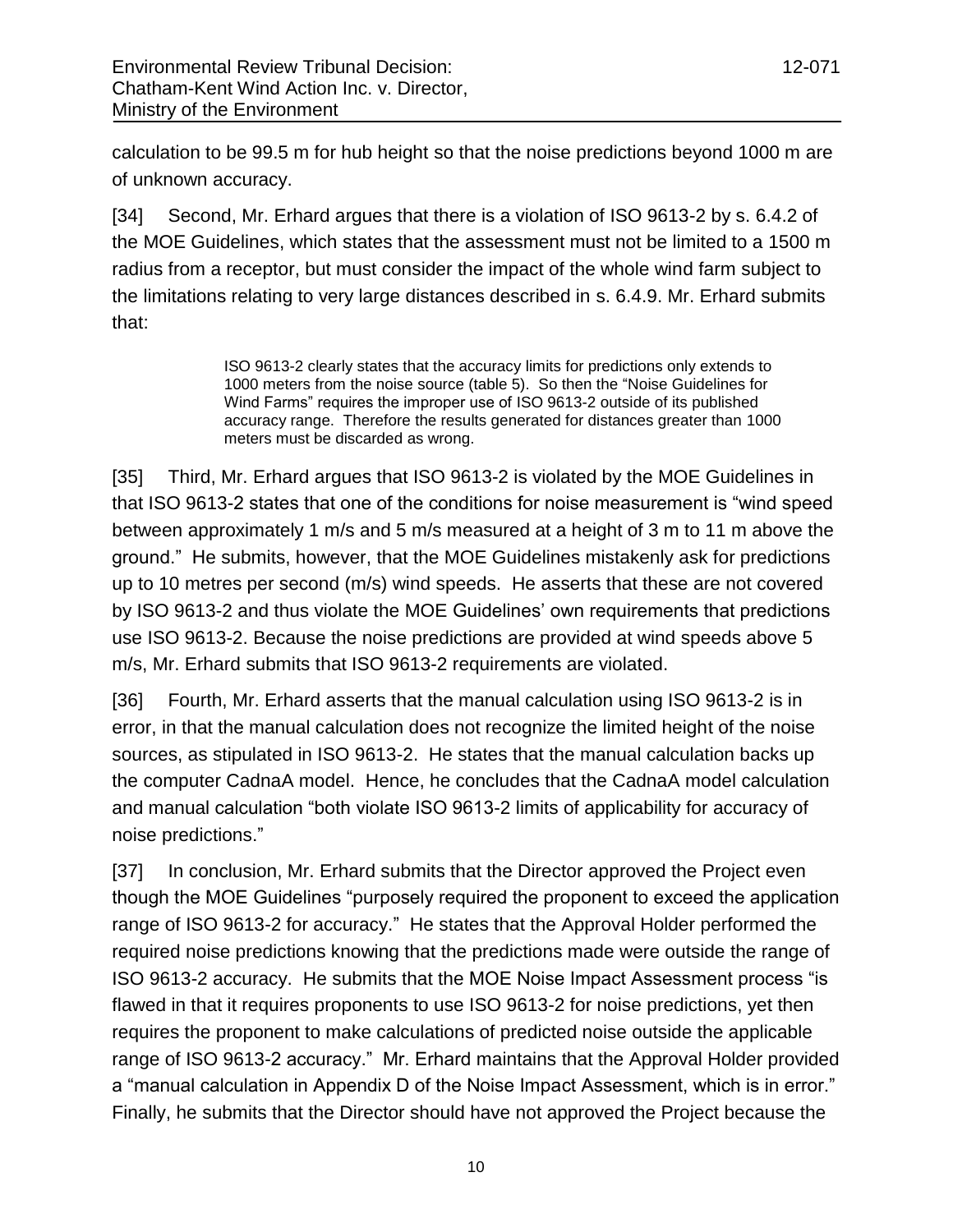Noise Impact Assessment is "not capable of predicting noise levels at sensitive receptors as it violates ISO 9613-2 limits of applicability for accuracy."

[38] Mr. Erhard asks that the Tribunal overturn the Director's approval.

# *Approval Holder's Submissions*

[39] The Approval Holder submits that the Tribunal does not have sufficient evidence to find that the test in the legislation has been met. The Approval Holder states that the Appellant has the onus of proving that the legislative test is met and, "without advancing any evidence before the Tribunal, the Appellant has not met the statutory test and the Tribunal lacks jurisdiction to do anything other than dismiss the appeal."

[40] The Approval Holder further states that neither the participant nor the presenter submissions provided any basis on which a dismissal of the appeal might be avoided. It alleges that, despite Mr. Erhard"s evidence, ISO 9613-2 is applied appropriately and is applied to wind turbines in a similar way throughout the world. At any rate, the Approval Holder states that Mr. Erhard is not qualified to give expert evidence on the application of ISO 9613-2 to noise from wind turbines. The Approval Holder states that it is necessary to meet the 40 db standard and that there are monitoring requirements to ensure that the standard is met.

[41] The Approval Holder also states that there is no evidence before the Tribunal that errors in predicting noise levels for the Project will cause serious harm to human health, and without such evidence, the statutory test will not be met.

[42] The Approval Holder notes that Mr. Ternoey, the participant, suggested in his submission that noise levels may not be the most critical factors causing harm to health but instead emotion and attitude toward wind turbines. However, the Approval Holder submits that no evidence has been submitted with respect to the nature of such harm and the means to assess whether it is serious. The Approval Holder states that Mr. Ternoey can only provide a lay person"s view since he has no medical, acoustical or epidemiological expertise.

[43] The Approval Holder further submits that:

15. It is the position of the Approval Holder that alleged harm arising from individuals" negative perceptions of wind turbine development, independent of the operation of the Project, are not relevant to the statutory test and would render it meaningless.

16. In summary, Mr. Ternoey"s submissions can be reduced to a tautology: if negative perceptions automatically constitute serious harm to human health, then any renewable energy project could be defeated by the simple presence of opposition to it.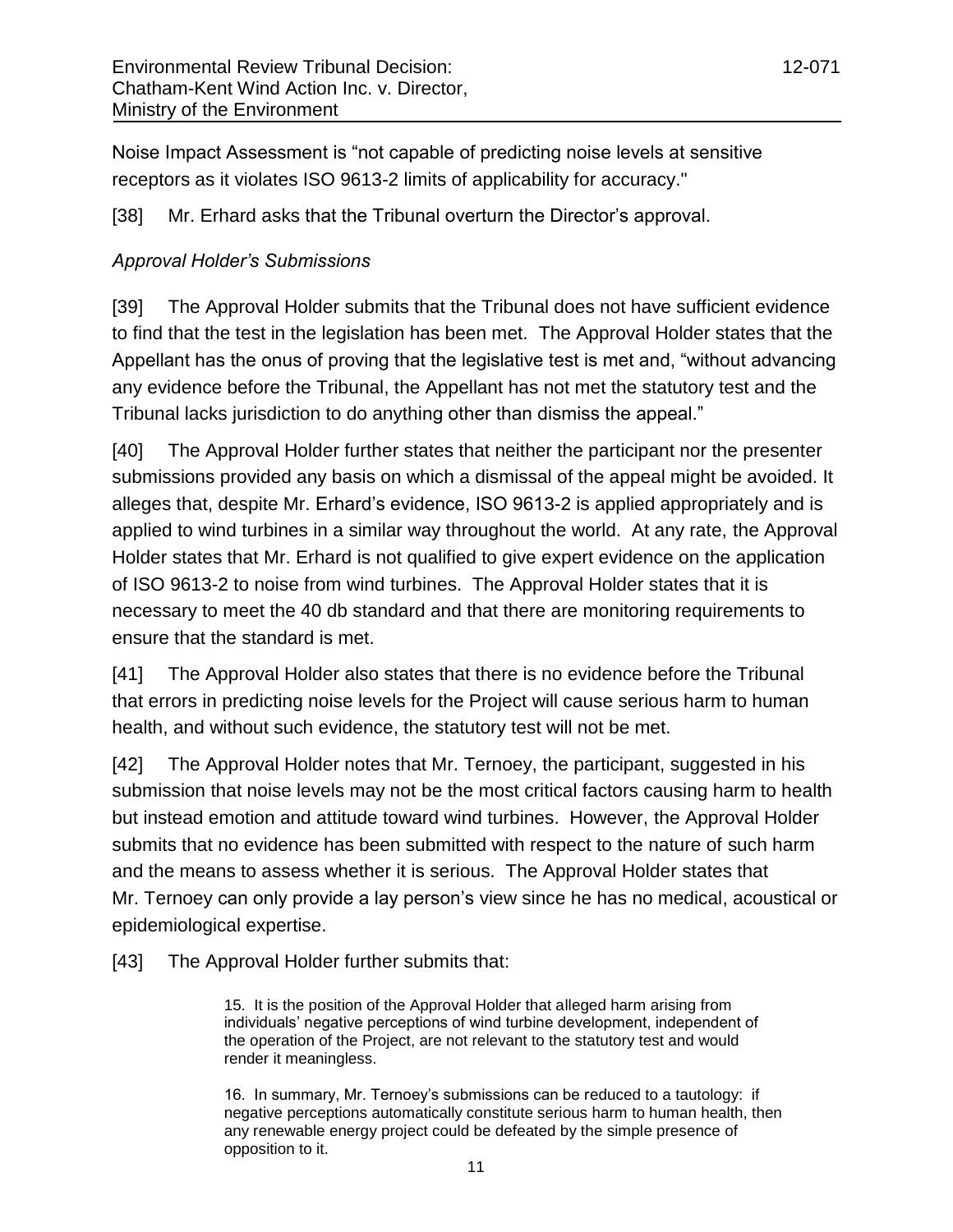[44] The Approval Holder made comments on the conduct of the Appellant, stating that CKWA is not new to the REA process and that this proceeding is similar to the *Erickson* proceeding. The Approval Holder submits that, since that case, the only variation on the Appellant"s approach is to propose putting forth individuals who purportedly have suffered harm from living in the vicinity of wind turbines, which the Appellant calls the "post-turbine witnesses."

[45] The Approval Holder maintains that, in a number of REA cases, as in this case, there have been various attempts to adjourn the proceeding because of the unavailability of certain expert witnesses. The Approval Holder states that the Appellant has not been successful in being granted adjournments. As such, the Approval Holder submits that the Appellant should have been able to find alternatives rather than prolong the hearing processes. In this case, the Approval Holder submits that the Tribunal has no alternative but to dismiss the appeal.

[46] The Approval Holder notes that, rather than withdrawing the appeal, the Appellant advised the Tribunal that it would continue the appeal since it wished to preserve its rights to appeal the decision of the Tribunal in this matter and to provide the opportunity for Mr. Erhard and Mr. Ternoey to make their presentations. The Approval Holder submits that the Appellant"s basis for maintaining the appeal is inappropriate. The Approval Holder submits that any appeal by the Appellant, given that it advanced no evidence, would be a collateral attack on the adjournment refusal, and that it is not the role of an appellant to facilitate public participation in an appeal.

[47] The Approval Holder states that the conduct of the Appellant has caused prejudice to the Approval Holder in terms of cost and time. If the appeal is dismissed, the Approval Holder requests that the Tribunal consider whether it is appropriate to provide the responding parties with an opportunity to make written submissions with respect to cost consequences against the Appellant.

# *Director's Submissions*

[48] The Director states that it is not only necessary to understand ISO 9613-2, but also how it is applied through the MOE Guidelines (and in particular, the calculations outlined in s. 6.4.10). The Director submits that the MOE directs the Approval Holder to apply ISO 9613-2 as modified through O.Reg. 359 made under the *EPA*.

[49] The Director states that Mr. Erhard is not qualified to provide an expert opinion related to acoustic issues respecting industrial wind turbines. Also, the Director submits that Mr. Erhard did not provide any evidence of harm related to the operation of the wind project in accordance with the REA.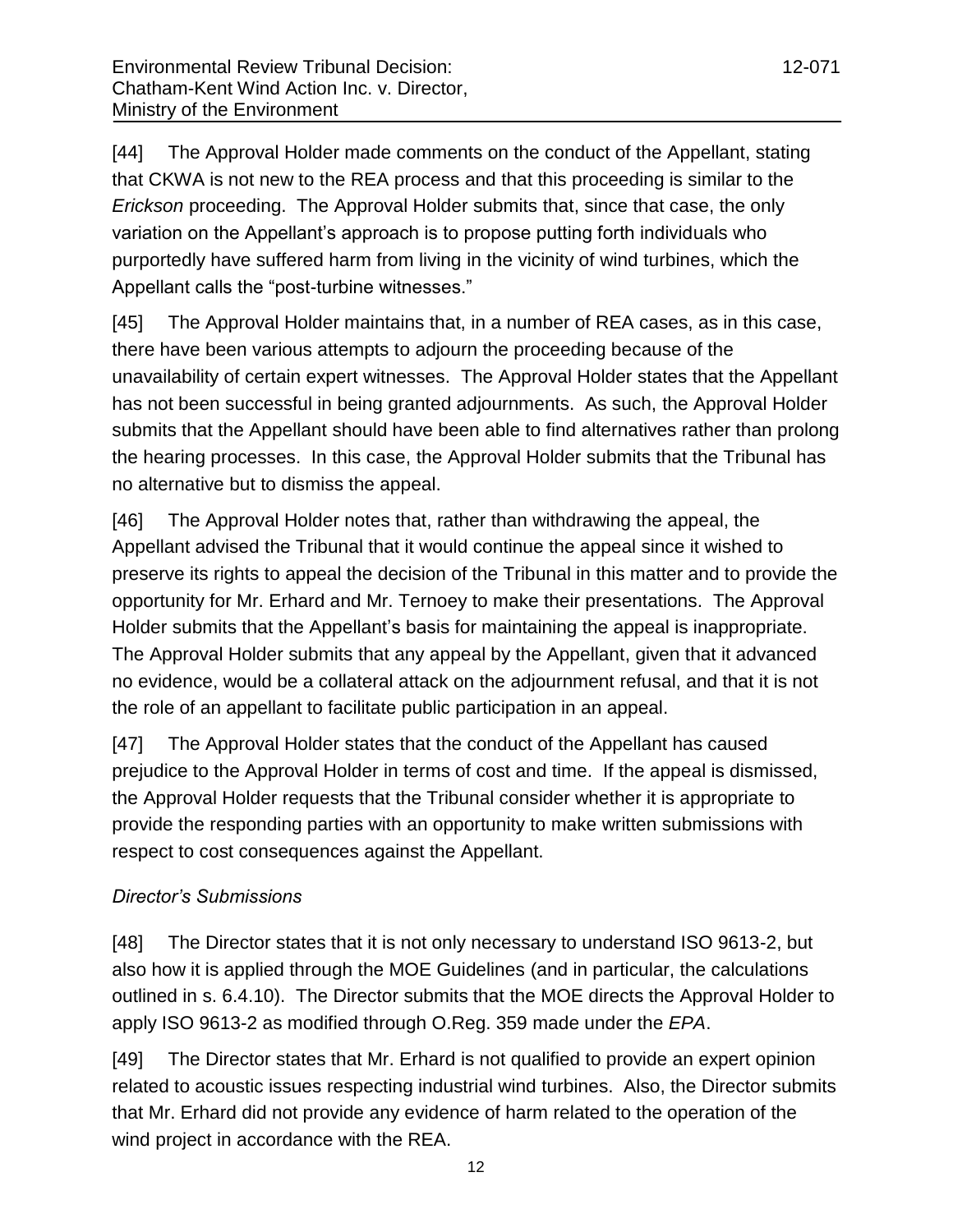[50] In response to Mr. Ternoey's submissions, the Director also notes that Mr. Ternoey is not qualified as an expert and did not provide any evidence to which the legal test may be applied. At any rate, the Director submits that the Tribunal in *Erickson* has essentially addressed the issues raised by Mr. Ternoey.

[51] The Director notes that the Appellant alleged in its notice of appeal that engaging in the renewable energy project in accordance with the REA will cause serious harm to human health. However, the Director states that the Appellant has provided no evidence in support of this position. Hence, the Director submits that the Appellant has "fundamentally failed to meet their onus of proof under s. 145.2.1(3) of the *EPA*." The Director submits that the Appellant has failed to provide any submissions in support of the decision or order they request of the Tribunal, contrary to Rule 188 of the Tribunal"s Rules of Practice. The Director notes that Rule 188 allows a party to make submissions "in support of the decision or order they wish the Tribunal to make." The Director notes that the Appellant"s notice of appeal requests an order revoking the decision to approve the Project. However, the Director submits that the Appellant"s submissions focus on portraying its conduct in the hearing in a favourable light rather than focusing on the relief originally sought. The Director also submits that the Appellant appears to be relitigating issues related to its adjournment motion which was dealt with in the Tribunal"s decision dated September 25, 2012. The Director states:

> 12. By disregarding the purpose of closing submissions as set out in Rule 188 of the ERT Rules and focusing solely on issues that have already been decided, the Director submits that CKWA"s submissions are frivolous, vexatious and undermine the integrity of the Tribunal and its process.

[52] The Director requests that the Tribunal dismiss the appeal on the basis that there is no evidence that engaging in the renewable energy project in accordance with the REA will cause serious harm to human health.

# **Findings on Issue 2**

[53] In this proceeding, the Appellant did not call any evidence and did not make submissions at the hearing. The Appellant did provide written submissions explaining why it took certain actions during the proceeding.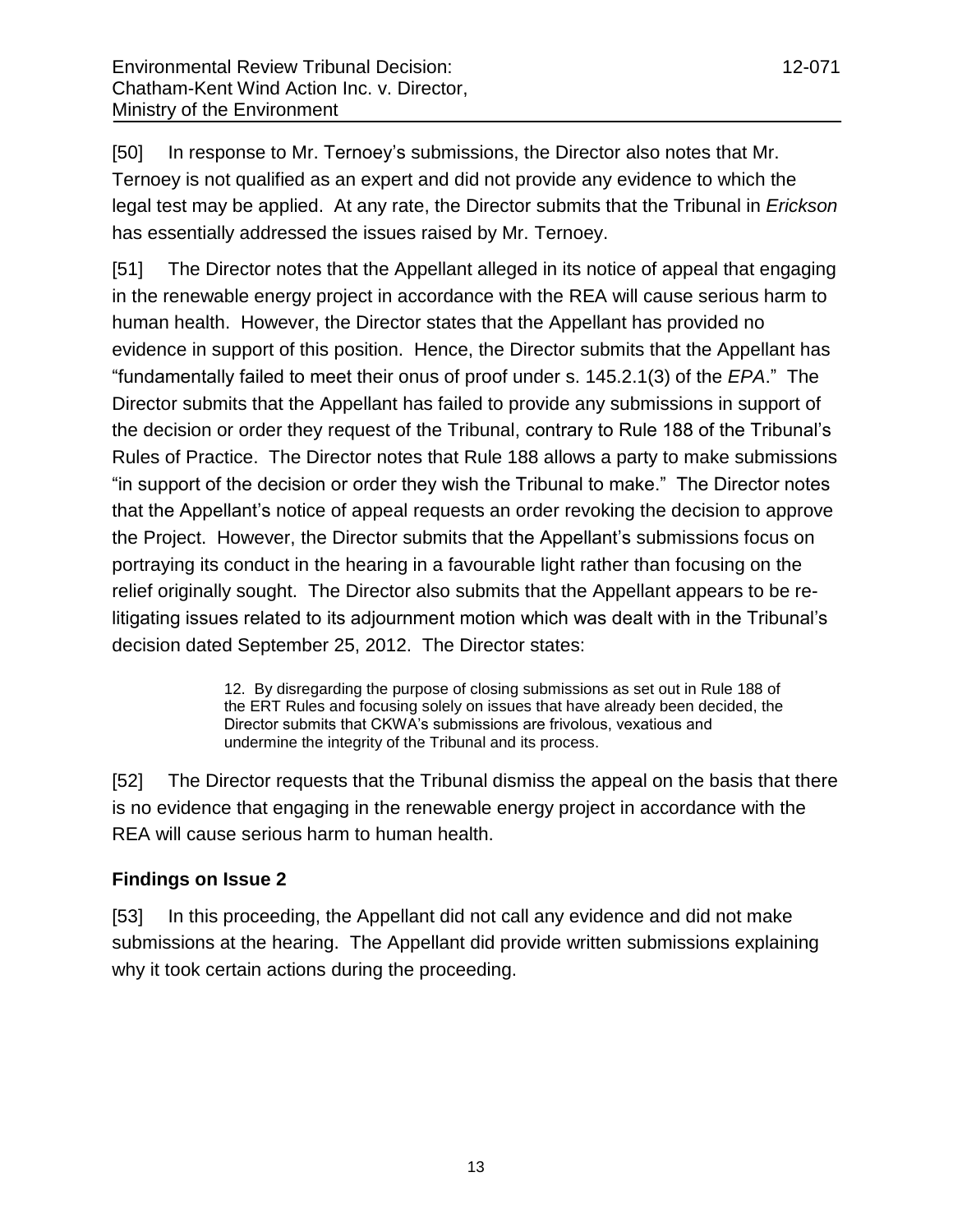[54] Under s. 145.2.1(3) of the *EPA*, the onus is on the appellant to prove that engaging in the renewable energy project in accordance with the renewable energy approval will cause serious harm to human health or serious and irreversible harm to plant life, animal life or the natural environment. It is obvious that this onus cannot be met where there are no substantive submissions and no evidence adduced to support the submissions.

[55] The only evidence before the Tribunal is the testimony and written submissions of Mr. Ternoey, a participant, and Mr. Erhard, a presenter. Mr. Ternoey was not qualified to give expert testimony. Mr. Erhard was qualified to give expert evidence with respect to ISO 9613-2, but not to the application of that standard to noise from wind turbines.

[56] In his submissions, Mr. Ternoey gave the Tribunal his perspective on the test with respect to the approval of REAs for wind turbines. The thrust of his submission is that "any premises to establish a relationship between the turbines and human health must be mediated through the human condition of how an individual"s representation of turbines influences actions, attitudes and the resulting impact on mental as well as physical health." He goes on to state that, in the case of wind turbines, "the belief and truths of the person with respect to their mental or physical health is again acquired through response to the object, not caused by the object."

[57] As the Tribunal understands it, the essence of Mr. Ternoey"s submission relates to his disapproval of the test, and the nature of evidence required to meet that test, as outlined in s. 142.1 of the *EPA*. The Tribunal has discussed this issue at length in *Erickson*. For example, the Tribunal noted at paragraphs 629 to 631:

> With regard to the "will cause" arguments of the Parties, the Tribunal finds that there are some aspects of the case law cited by the Parties which are applicable here. For example, there is a distinction between medical (or scientific) causation and legal causation. The Tribunal is to determine whether specified harms will be caused according to the applicable legal standard, which is a balance of probabilities. That standard is not the exact same standard used by scientists, statisticians or medical experts. The Tribunal will take its direction on determining whether the Appellants have proven that harm will be caused according to the legal concepts of proof and causation. In doing so, it will assess the scientific evidence and consider which approaches to causation and proof were used in that evidence.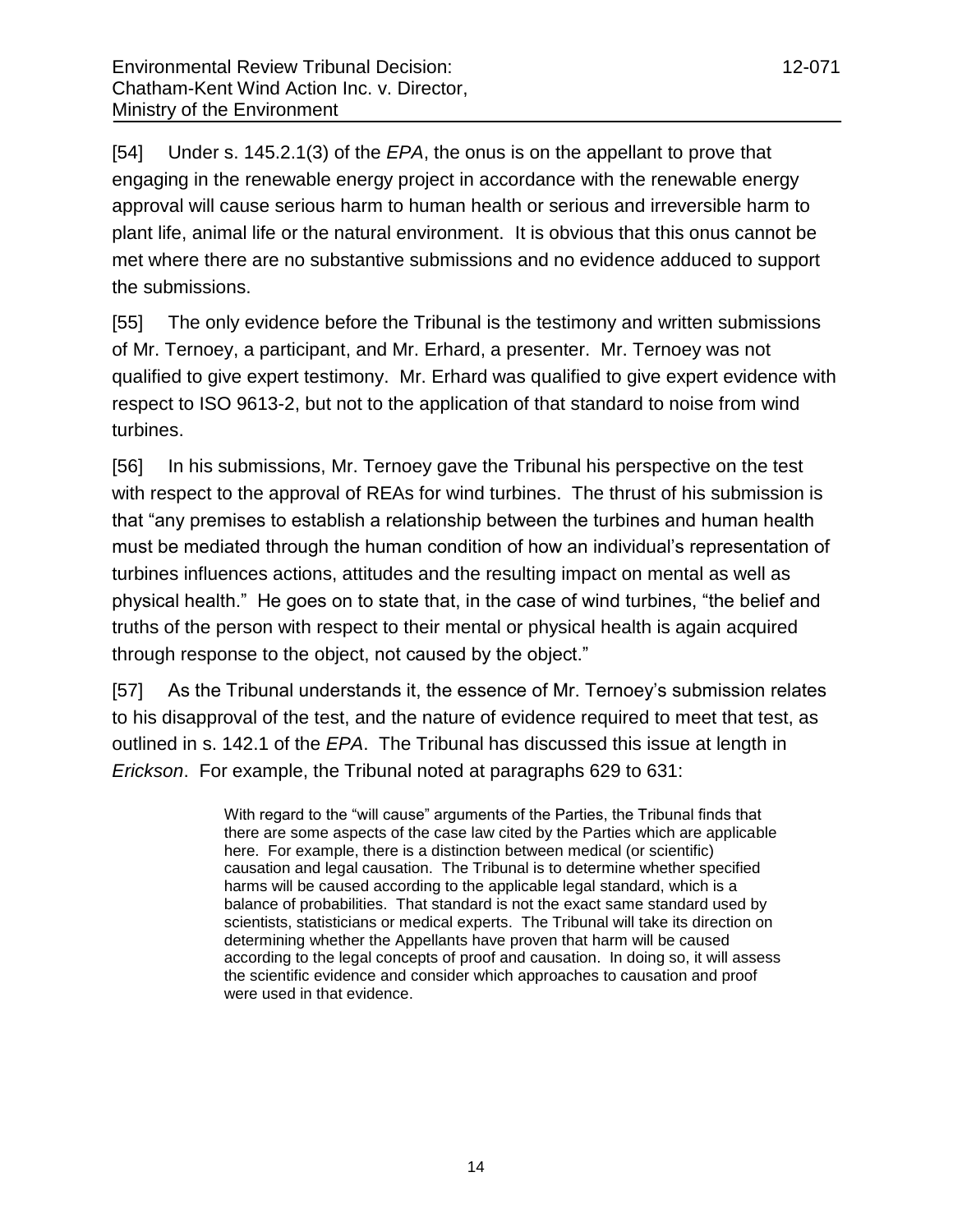The Tribunal is aware that "causation" in many areas of scientific and legal inquiry is a complex issue. In epidemiology, for example, an outcome may be associated with an exposure without there being a causal link. Also, outcomes can be generated by multiple causes (as is the case with several of the effects spoken to during this Hearing). It can also be the case that two exposures acting independently will have no serious effect, but together they will (as in cumulative and synergistic effects). Further, there can be situations where a specific effect is already present but its incidence increases with a new exposure. As well, sometimes a causal link can be established, even if the specific mechanism responsible for that link has not been identified with certainty within a suite of plausible pathways.

It is the Tribunal's task to determine if the Project will cause the specified harm. In this case, the nature of the evidence has not necessitated specific findings on all aspects of the "will cause" submissions of the Parties.

[58] In terms of "indirect" effects, the Tribunal noted at paragraph 631:

For this case, the Tribunal has examined the evidence about projected effects with a view to determining whether such effects will be caused by the Project. It should be noted that some effects, such as stress-related impacts that are allegedly caused by wind turbines, are also present in the general population due to the presence of other stressors. For those effects that already exist in the receiving population, the Tribunal needs to examine the evidence to determine whether an increase in the rate or magnitude of such effects will be caused by the Project. The Tribunal finds that it can consider what the Parties call "direct" and "indirect" effects. Regardless of whether an alleged harm is considered direct (e.g., a passer-by being injured by a falling turbine blade or a person losing hearing) or indirect (e.g., a person being exposed to noise and then exhibiting stress and developing other related symptoms), the Tribunal will consider whether they "will" be caused by the Project.

[59] At this point, it is important to note that Mr. Ternoey did not present any evidence with respect to health issues and no evidence that the human health issues are related to wind turbines in the area. Even if the Tribunal accepted Mr. Ternoey"s submission as to how to interpret and apply the statutory test, which it does not, there is no evidentiary basis whatsoever for the Tribunal to find that there will be serious harm to human health from the operation of the Project.

[60] Mr. Erhard"s submissions focussed on four issues in the application of ISO 9613- 2 to noise from wind turbines. In general terms, he submits that: (1) the noise prediction is not being carried out in accordance with the methods outlined in ISO 9613-2, and cannot be done as required by the MOE Guidelines; (2) ISO 9613-2 states that the accuracy limits for predictions only extends to 1000 m from the noise source and hence results generated for greater distances are wrong; (3) ISO 9613-2 states that calculations are not accurate for wind speeds above 5 m/s, although MOE Guidelines ask for predictions up to 10 m/s; and (4) the manual calculation using ISO 9613-2 is in error. He concludes that the accuracy of noise predictions for the Project is "unknown and unknowable."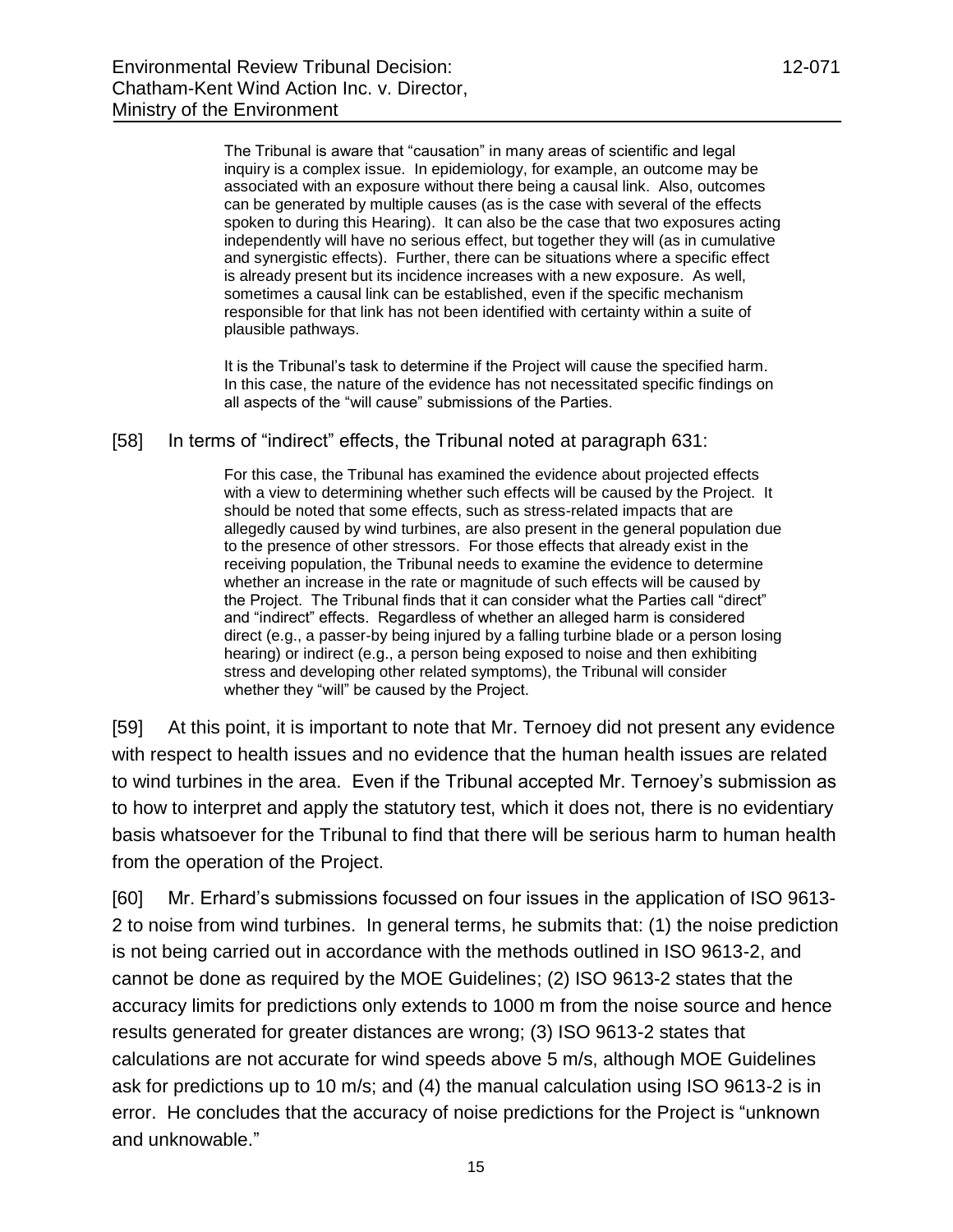[61] Neither the Director nor the Approval Holder adduced evidence to challenge Mr. Erhard"s submissions. Hence, the Tribunal is left with a number of specific criticisms by Mr. Erhard of the manner in which ISO 9613-2 is incorporated into the MOE Guidelines and the manner in which both ISO 9613-2 and the MOE Guidelines are applied to calculate noise levels for wind turbines. These criticisms are made by a witness who has not been qualified as an expert in the application of ISO 9613-2 to noise from wind turbines.

[62] The Tribunal is not in a position to make any specific findings in this regard for one reason: Mr. Erhard did not provide any evidence that the alleged inaccuracy in noise predictions arising from his concerns respecting the methodology used will result in serious harm to human health. Simply put, he alleges that noise levels are "unknown and unknowable," but he did not adduce any evidence to indicate what the noise impact could possibly be. In this regard, he also did not adduce any evidence to establish there would be harm to human health.

[63] The Tribunal has the duty to apply the statutory test. The onus is on those challenging the REA to establish how engaging in the renewable energy project in accordance with the renewable energy approval will cause serious harm to human health. Although Mr. Erhard raises concerns with respect to the accuracy of noise prediction, evidence is needed to establish that the alleged inaccuracies with noise predictions will cause serious harm to human health. No evidence and no submissions were made to connect the alleged inaccuracies with respect to the noise predictions with harm to human health or the environment.

[64] In conclusion, the Tribunal finds that the Appellant, the participant and the presenter have not shown that engaging in the Project in accordance with the REA will cause serious harm to human health as required by s. 145.2.1(2)(a) of the *EPA*. The Tribunal, therefore, dismisses the appeal.

[65] The Approval Holder made submissions with respect to costs. However, neither the Approval Holder nor the Director expressly requested costs or brought a motion to that effect. Hence, it is not necessary for the Tribunal to respond to these submissions.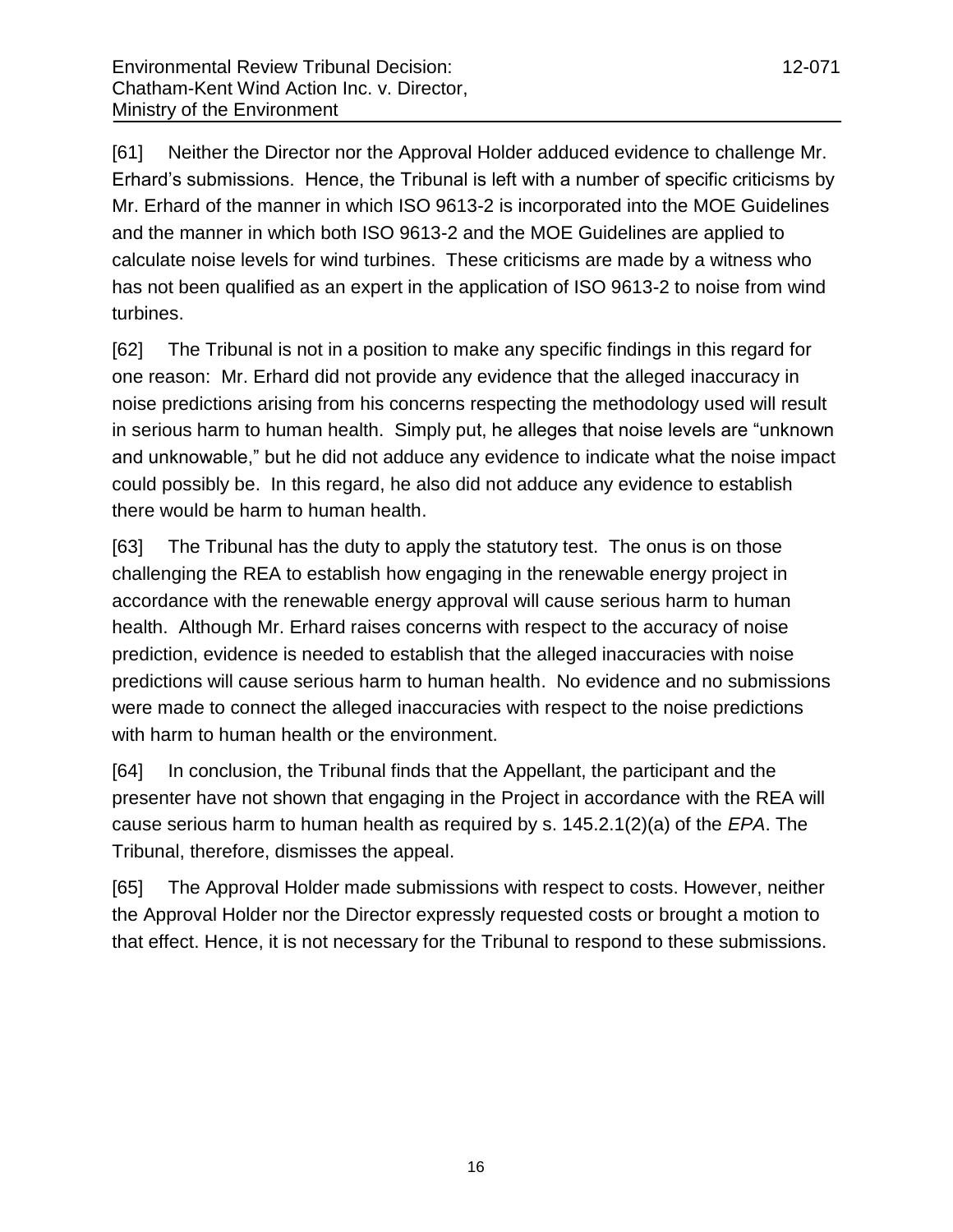# **DECISION**

[66] The appeal is dismissed. Pursuant to s. 145.2.1(5) of the *EPA*, the Director"s decision is confirmed.

*Appeal Dismissed*

 *"Paul Muldoon"*

Paul Muldoon, Panel Chair

*"Maureen Carter-Whitney"*

Maureen Carter-Whitney, Member

Appendix A – Relevant Legislation and Rules Appendix B – Exhibits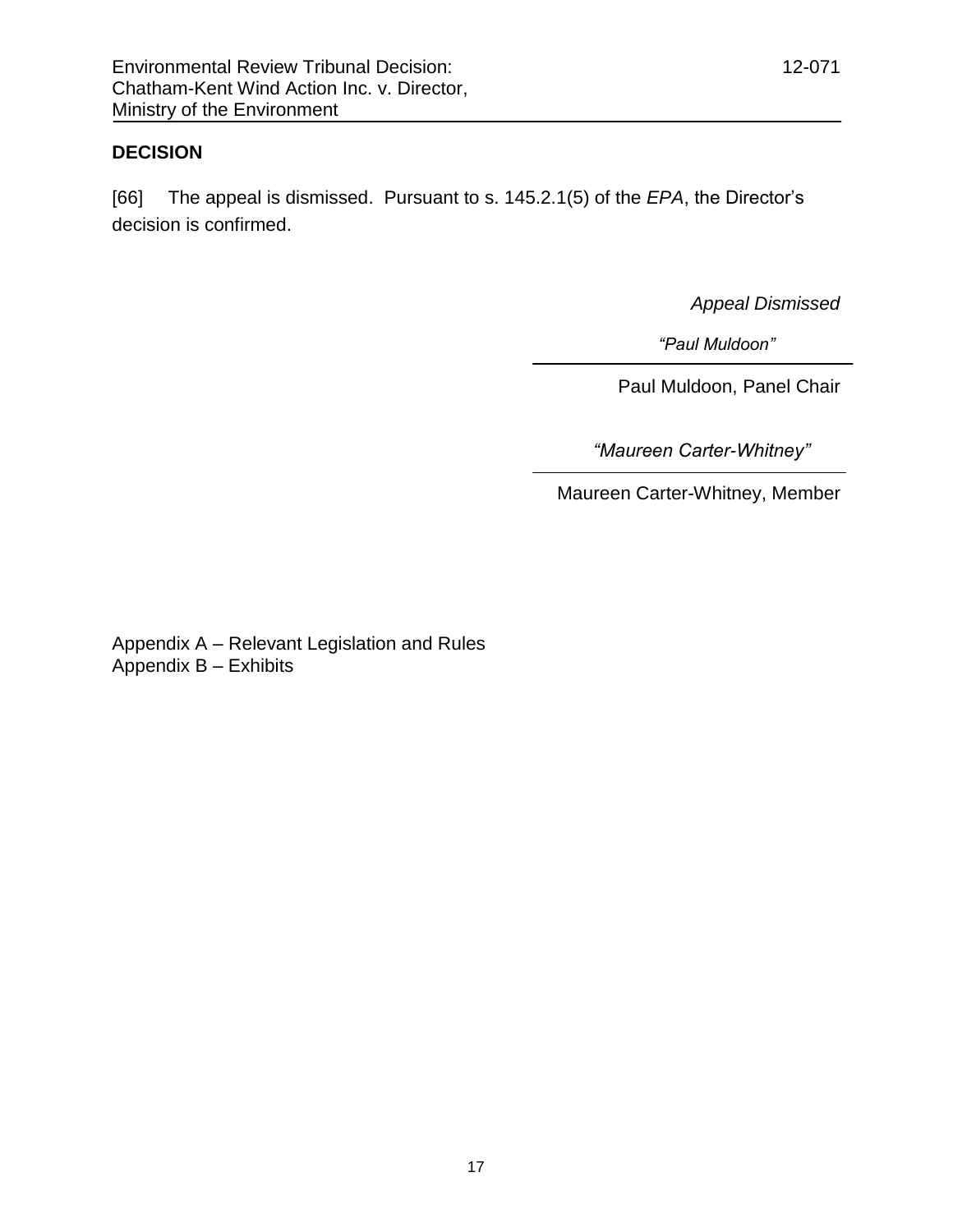### **Appendix A**

# **Relevant Legislation and Rules**

### *Environmental Protection Act*

142.2 (1) An applicant for a hearing required under section 142.1 shall state in the notice requiring the hearing,

- (a) a description of how engaging in the renewable energy project in accordance with the renewable energy approval will cause,
	- (i) serious harm to human health, or
	- (ii) serious and irreversible harm to plant life, animal life or the natural environment;
- (b) the portion of the renewable energy approval in respect of which the hearing is required; and
- (c) the relief sought.

### *Rules of Practice of the Environmental Review Tribunal*

#### **Appeals of Renewable Energy Approvals under section 142.1 of the Environmental Protection Act**

29. A Notice of Appeal respecting a renewable energy approval filed under section 142.1 of the Environmental Protection Act shall include:

- (a) the Appellant"s name, address, telephone number, facsimile number and email address and the name and contact information of anyone representing the Appellant;
- (b) a copy of the renewable energy approval being appealed;
- (c) identification of the portions of the renewable energy approval that the Appellant is appealing;
- (d) a description of how engaging in the renewable energy project in accordance with the renewable energy approval will cause,
	- (i) serious harm to human health, or
	- (ii) serious and irreversible harm to plant life, animal life or the natural environment;
- (e) a statement of the issues and material facts relevant to the subject matter of the appeal that the Appellant intends to present at the main Hearing;
- (f) a description of the relief requested; and
- (g) an indication of whether the Appellant will seek a stay of the renewable energy approval.

A Notice of Appeal respecting a renewable energy approval is accepted by the Tribunal when it meets all the requirements for filing an appeal under the Environmental Protection Act.

34. No later than four days before the Preliminary Hearing, any person seeking to be named as a Party, Participant or Presenter shall file with the Tribunal a written request setting out,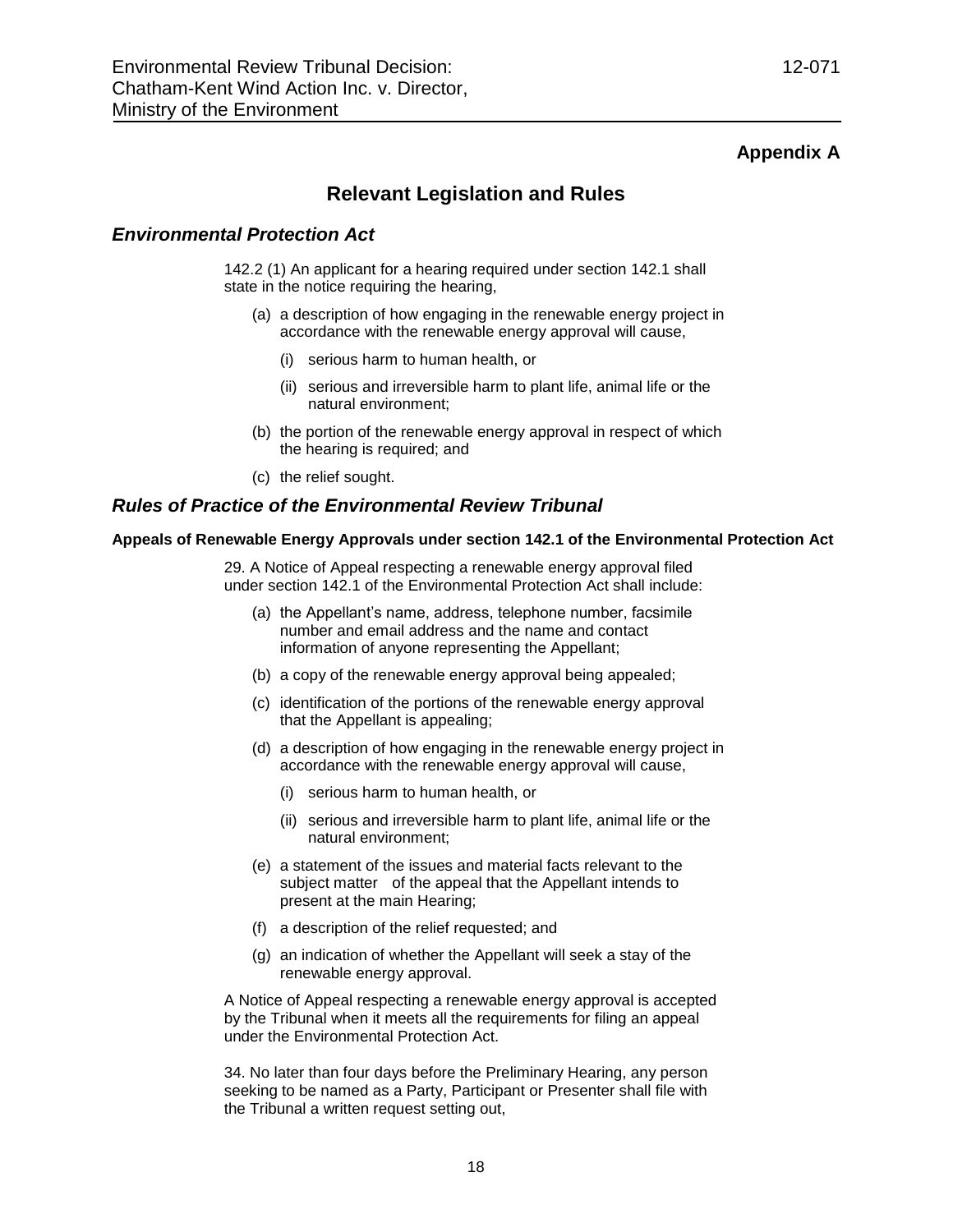- (a) whether the person is seeking Party, Participant or Presenter status;
- (b) a statement of the issues and material facts relevant to the subject matter of the appeal that the person intends to present at the main Hearing.
- (c) whether
	- (i) the person"s participation is likely to make a relevant contribution to the Tribunal"s determination of whether engaging in the renewable energy project in accordance with the renewable energy approval will cause serious harm to human health, or serious and irreversible harm to plant life, animal life or the natural environment;
	- (ii) the person"s interests may be directly and substantially affected by the Hearing or its result;
	- (iii) the person has a genuine interest, whether public or private, in the subject matter of the proceeding.

### **Naming of a Participant**

66. The Tribunal may name persons to be Participants in all or part of a proceeding on such conditions as the Tribunal considers appropriate. A Participant to a proceeding is not a Party to the proceeding. In deciding whether to name a person as a Participant, the Tribunal may consider whether the person"s connection to the subject matter of the proceeding or issues in dispute is more remote than a Party"s would be. A person who may otherwise qualify as a Party may request Participant status.

### **Role of a Participant**

67. A Participant in a Hearing may:

- (a) be a witness at the Hearing;
- (b) be questioned by the Parties;
- (c) make oral and written submissions to the Tribunal at the commencement and at the end of the Hearing;
- (d) upon request, receive a copy of documents exchanged by the Parties that are relevant to the Participant's interests; and
- (e) attend site visits.
- 68. A Participant in a Hearing may not:
	- (a) raise issues that have not already been raised by a Party;
	- (b) call witnesses;
	- (c) cross-examine witnesses;
	- (d) bring motions;
	- (e) participate in a mediation, unless permitted to do so by the Tribunal; and
	- (f) claim costs or be liable for costs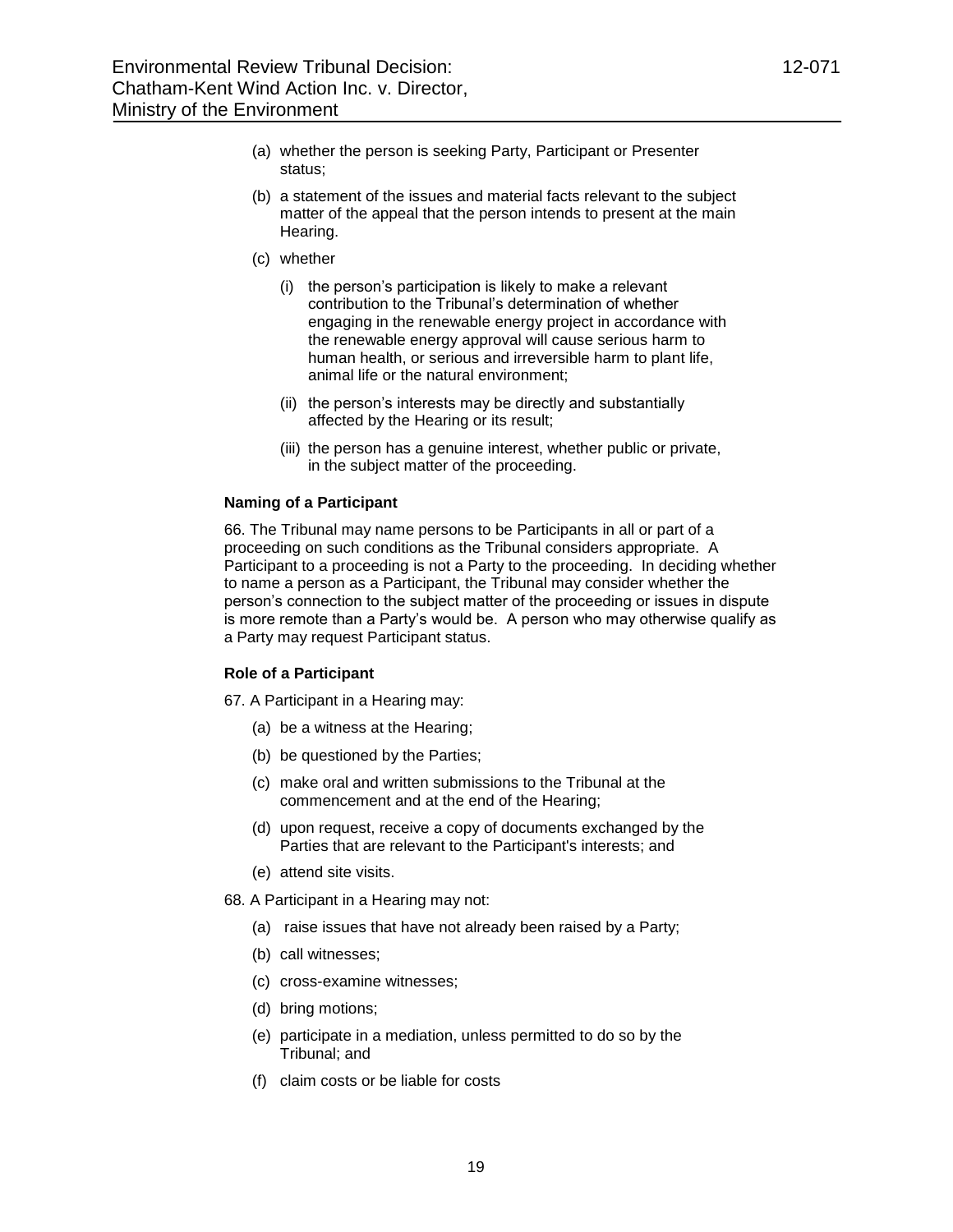#### **Naming of a Presenter**

69. The Tribunal may name persons to be Presenters in all or part of a proceeding on such conditions as the Tribunal considers appropriate. A Presenter to a proceeding is not a Party to the proceeding. In deciding whether to name a person as a Presenter, the Tribunal may consider whether the person's connection to the subject matter of the proceeding or issues in dispute is more remote than a Party"s or Participant"s would be. A person who may otherwise qualify as a Party or Participant may request Presenter status.

### **Role of a Presenter**

70. A Presenter in a Hearing may:

- (a) be a witness and present his or her relevant evidence at a prearranged time, either during a Hearing's regular day-time session or at a special evening session;
- (b) be questioned by the Parties;
- (c) provide the Tribunal with a written statement as a supplement to oral testimony; and
- (d) upon request, receive a copy of documents exchanged by the Parties that are relevant to the Presenter's interests.
- 71. A Presenter in a Hearing may not:
	- (a) raise issues that have not already been raised by a Party;
	- (b) call witnesses;
	- (c) cross-examine witnesses;
	- (d) bring motions;
	- (e) make oral and written submissions to the Tribunal at the commencement and at the end of the Hearing;
	- (f) participate in a mediation, unless permitted to do so by the Tribunal;
	- (g) attend site visits unless permitted to do so by the Tribunal; and
	- (h) claim costs or be liable for costs.